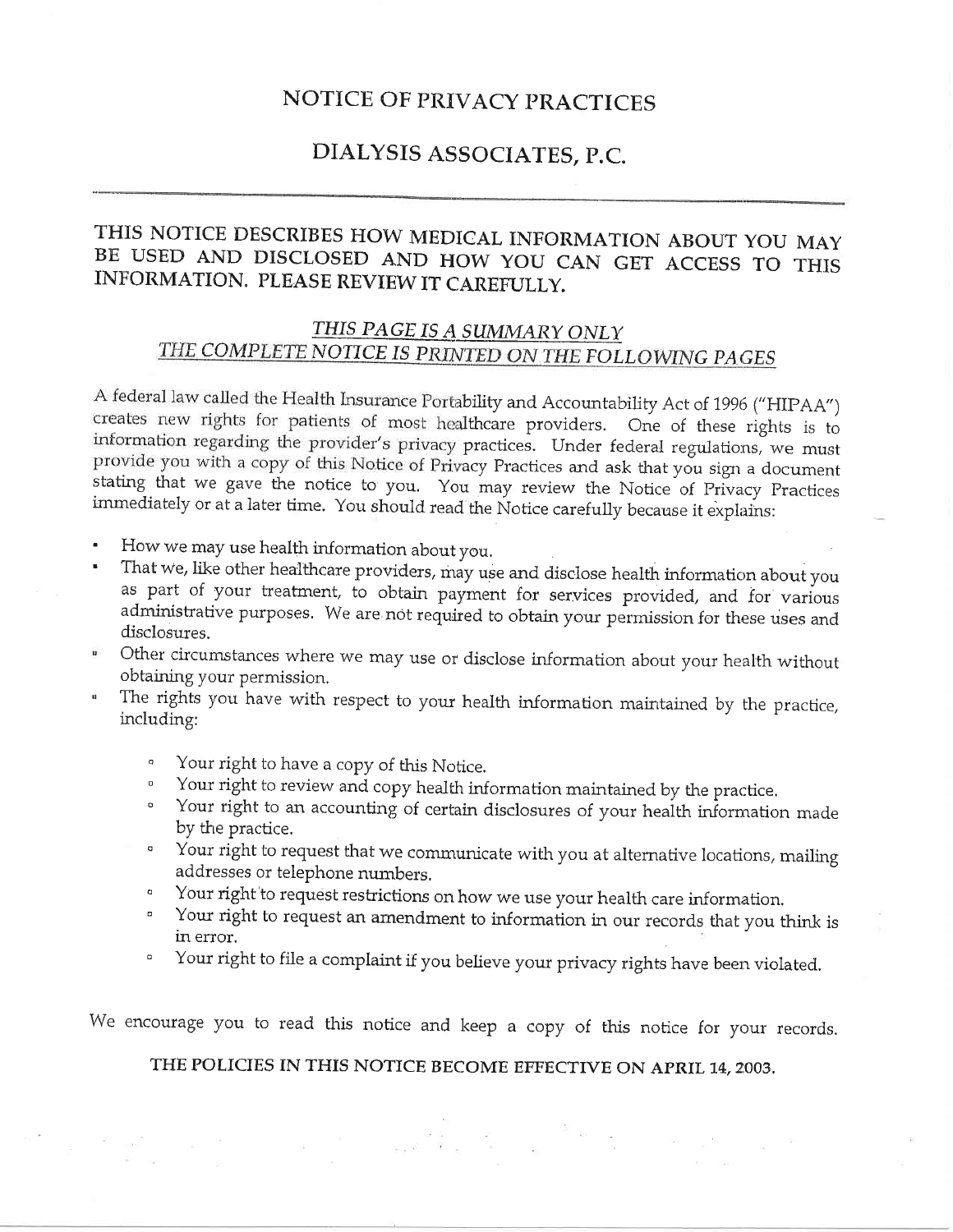# NOTICE OF PRIVACY PRACTICES

# DIALYSIS ASSOCIATES, P.C.

#### THIS NOTICE DESCRIBES HOW MEDICAL INFORMATION ABOUT YOU MAY BE USED AND DISCLOSED AND HOW YOU CAN GET **ACCESS** TO<sub>1</sub> THIS INFORMATION. PLEASE REVIEW IT CAREFULLY.

This Notice of Privacy Practices is provided to you pursuant to the requirements of the Health Insurance Portability and Accountability Act of 1996 ("HIPAA") and the Standards for Privacy of Individually Identifiable Health Information (the "Privacy Rule") issued under that Act. This Notice describes how we may use and disclose your protected health information for the purposes of treatment, payment and healthcare operations, and for certain other uses that are permitted or required by law. It also describes your rights to access and control your protected health information. For purposes of this Notice, your "protected health information" means all information (whether oral or recorded or transmitted in any form) which: (i) identifies you or could be reasonably used to identify you; (ii) relates to your medical condition, medical treatment provided to you, or payment for the provision of medical treatment or services; and (iii) is created or received by DIALYSIS ASSOCIATES, P.C. ("DIALYSIS ASSOCIATES"), with certain limited exceptions. You should be aware that DIALYSIS ASSOCIATES may sometimes provide treatment or services to you in a hospital or other setting, and that facility may have different policies and/or notices relating to your medical information.

This Notice covers all locations at which DIALYSIS ASSOCIATES maintains offices and all physicians and other persons employed or contracted by DIALYSIS ASSOCIATES who participate in the treatment provided to you.

#### USES AND DISCLOSURES OF PROTECTED HEALTH INFORMATION I.

DIALYSIS ASSOCIATES may use and disclose your protected health information for any of the following types of uses: (i) treatment, (ii) payment, or (iii) health care operations. Explanations and examples of these types of uses and disclosures are provided below. The examples provided below are for illustration purposes only and are not intended to describe every use and disclosure permitted within that category.

We are required to obtain your written authorization for uses and disclosures of your protected health information that are not included in the following categories unless the use or disclosure is otherwise permitted by the Privacy Rule or applicable law: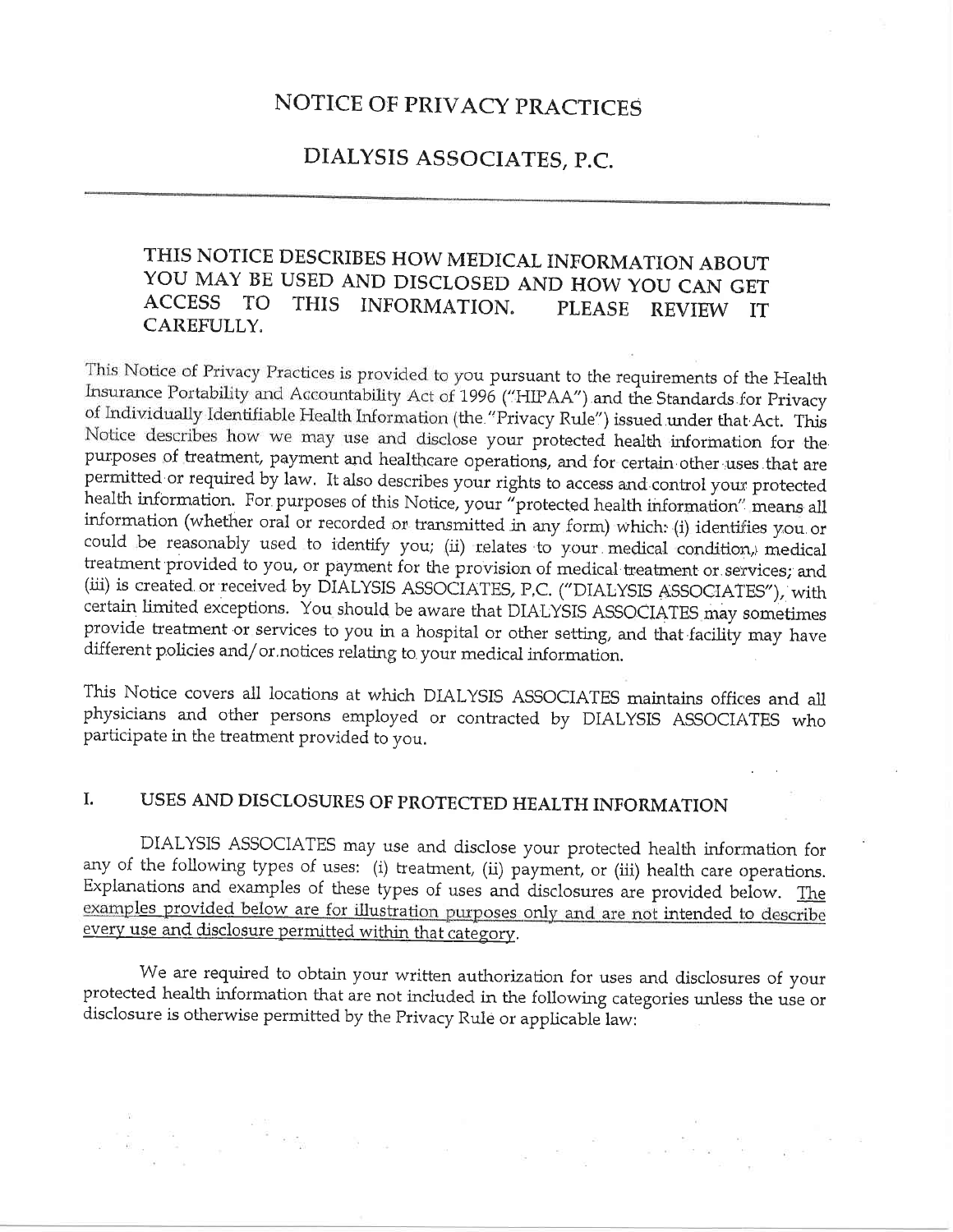#### $A<sub>1</sub>$ Uses and Disclosures for Treatment

We may use and disclose your protected health information to provide medical treatment or services to you. This includes coordination or management of your health care with a third party. Some examples are:

- Sending reports to your primary care physician who may have referred you to a specialist at DIALYSIS ASSOCIATES for treatment or testing. (This may include calling or faxing information to the physician's office.)
- Disclosure of your protected health information to a hospital in which procedures were performed by an DIALYSIS ASSOCIATES physician.
- Consulting with other health care professionals concerning your course of treatment.

#### **B.** Uses and Disclosures for Payment

 $\blacksquare$ 

 $\bar{1}$  :

 $\tilde{\mathcal{C}}_{\mathbf{r}}$  $\frac{1}{2}$ 

e de C

 $\tau_{\tau\to\lambda}H$ 

 $\sim 10^{10}$   $\rm{M}_{\odot}$  $\label{eq:1} \mathcal{F} = \mathcal{F}_{\text{eff}} + \frac{1}{2} \sum_{\mathbf{k} \in \mathcal{K}} \mathcal{F}_{\text{eff}} + \frac{1}{2} \sum_{\mathbf{k} \in \mathcal{K}} \mathcal{F}_{\text{eff}} + \frac{1}{2} \sum_{\mathbf{k} \in \mathcal{K}} \mathcal{F}_{\text{eff}} + \frac{1}{2} \sum_{\mathbf{k} \in \mathcal{K}} \mathcal{F}_{\text{eff}} + \frac{1}{2} \sum_{\mathbf{k} \in \mathcal{K}} \mathcal{F}_{\text{eff}} + \frac{1}{2} \sum_{\mathbf{k} \in \math$ 

de en 1950

 $\mathsf{C}$ .

经济资源和市

 $\mathcal{N}=\mathcal{N}$  .

DIALYSIS ASSOCIATES may use your protected health information for purposes of billing you, your insurance company or another third party responsible for payment for services provided to you. This may include disclosures necessary to obtain prior approval for services scheduled to be performed or to determine your coverage. We may also disclose your protected health information to any billing company used to process claims and submit bills on behalf of DIALYSIS ASSOCIATES. Additional examples include:

- Disclosing protected health information as required by your insurance company to demonstrate the medical necessity of a recommended procedure or for utilization review.
- Disclosing your protected health information to another health care provider involved in your treatment for the other provider's payment activities.

# Uses and Disclosures for Healthcare Operations

DIALYSIS ASSOCIATES may use and disclose your protected health information in order to effectively and efficiently operate our practice, and to ensure that quality care is provided to all patients. Some examples of this are:

- Uses and disclosures of protected health information to review the quality of our services and evaluate the performance of our personnel.
- Using and disclosing information to professionals, staff, students and trainees for education and training purposes.
- Uses and disclosures for accreditation, certification, licensing or credentialing activities.
- Uses and disclosures for audits and similar functions, including compliance reviews and legal services.
- Uses and disclosures for business development and planning and general office administration.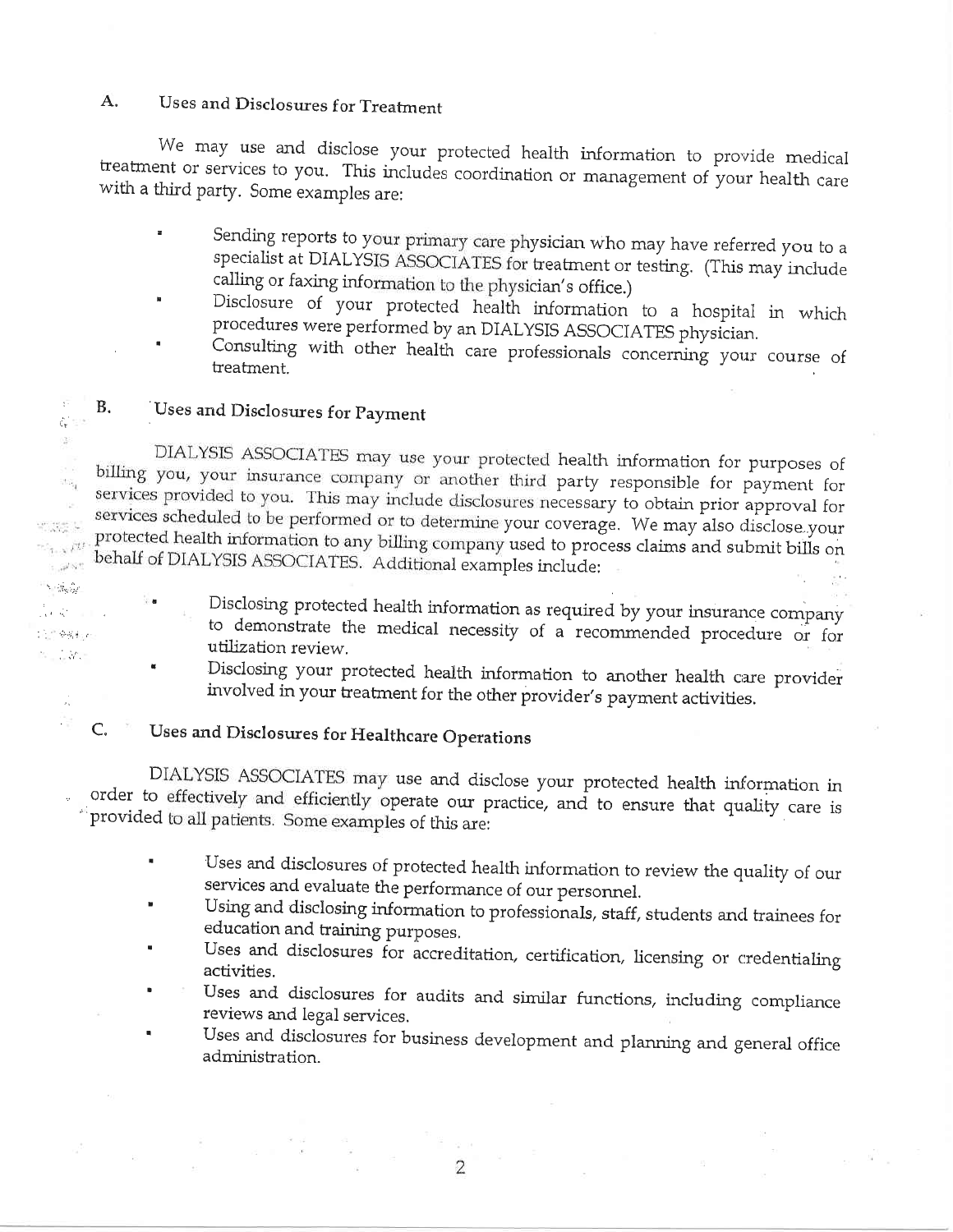# II. USES AND DISCLOSURES PERMITTED WITHOUT AUTHORIZATION OR OPPORTUNTTY TO OBJECT

Federal law permits DIALYSIS ASSOCIATES to use and disclose your protected health information without your express permission or authorization for certain purposes, including the following:

# A. Disclosures Required by Law

DIALYSIS ASSOCIATES may use or disclose your protected health information to the extent required by federal, state or local law, including disclosures made as directed or expressly authorized by a court or administrative t

# B. Public Health Activities

i.

DIALYSIS ASSOCIATES may disclose your protected health information to certain public health or other governmental authorities for the following activities and purposes:

- ' To prevent or control disease, injury or disability, including..uses and disclosures necessary to prevent or lessen a serious threat to your health or the health and safety of the public.<br>To report vital events, such as birth or death.
- 
- To conduct public health surveillance; investigations and interventions.
- To report suspected or confirmed cases of abuse, neglect or domestic violence, to<br>the extent required or authorized by law, or subject to your permission.
- To the Federal Food and Drug Administration ("FDA") or to a person subject to FDA jurisdiction, for purposes relating to the quality, safety or effectiveness of an FDA-regulated product or activify.
- To notify a person who may have been exposed to a communicable disease or who may be at risk of contracting or spreading such disease or condition, as authorized by law,
- To report information to your employer as permitted or required by law.

### C. Health Oversight Activities

DIALYSIS ASSOCIATES may disclose your protected health information to a health oversight agency for purposes of audits; civil, administrative or criminal investigations; inspections; licensure or disciplinary actions; or other activities necessary for appropriate oversight of the healthcare system and entities subject to federal laws, regulations and program standards. DIALYSIS ASSOCIATES will not disclose your protected health information for health oversight activities if you are the subject of an investigation and the information does not arise out of or directly relate to your receipt of health care or a claim for public benefits or services.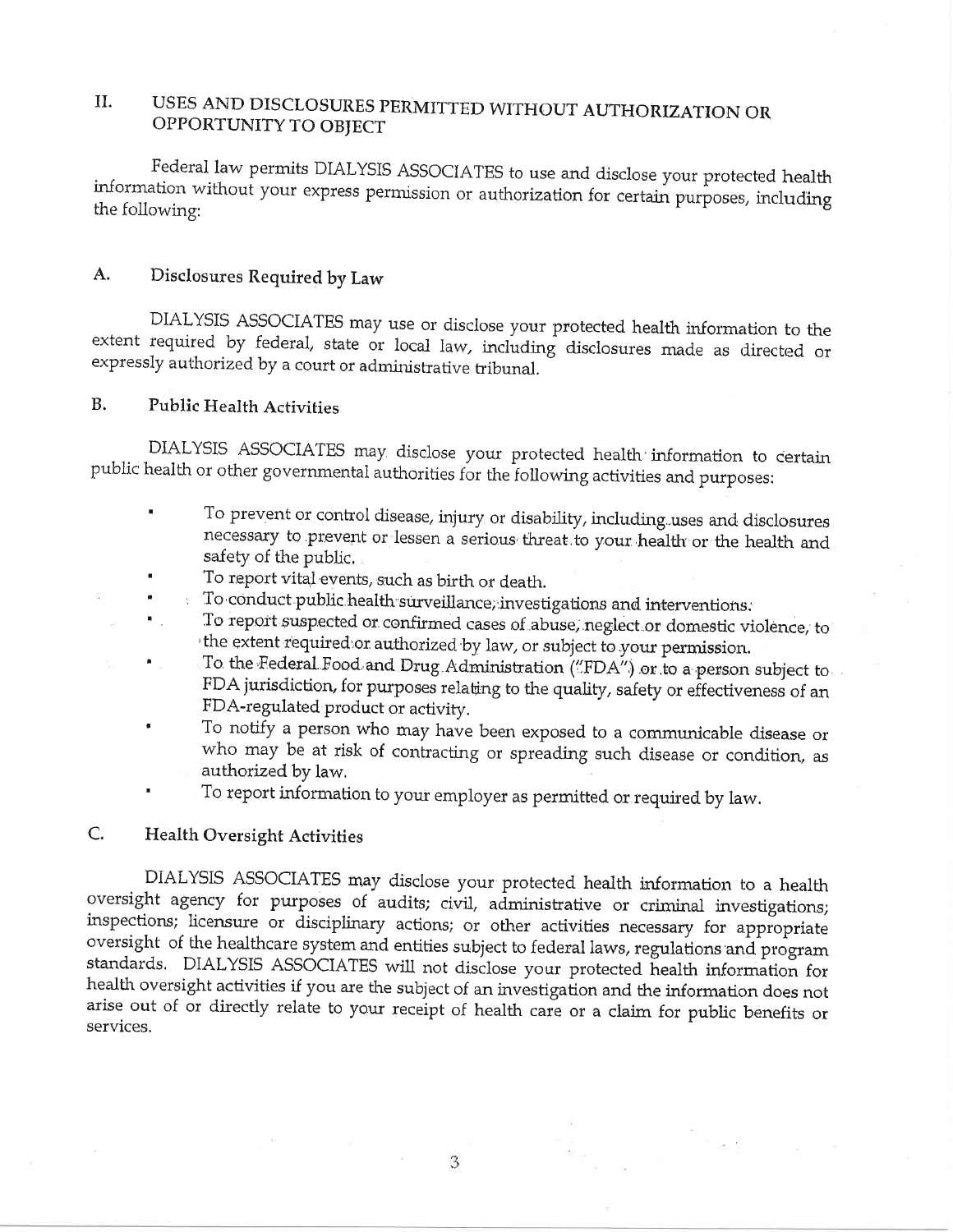#### D. Law Enforcement Purposes

DIALYSIS ASSOCIATES may disclose your protected health information for the following types of law enforcement purposes:

- As required by law for reporting certain types of wounds or injuries.  $\blacksquare$
- Pursuant to a court order, warrant, subpoena, summons or similar process.
- For the purpose of identifying or locating a suspect, fugitive, material witness or missing person.
- Under certain limited circumstances if you are a victim of a crime.
- To a law enforcement official if DIALYSIS ASSOCIATES has reason to suspect that your death was the result of criminal conduct.

 $\sum_{i=1}^n \frac{1}{i}$ 

 $\mathcal{L}_{\mathcal{I}_{\mathcal{I}}}$ 

ਲੇ ਕੁਝ

To report a crime in an emergency.

### E. T Coroners, Funeral Directors, and for Organ and Tissue Donation Purposes

DIALYSIS ASSOCIATES may disclose your protected health information to a coroner or hair. medical examiner for identification purposes, to determine cause of death, or to enable such persons to perform other duties authorized or required by law. DIALYSIS ASSOCIATES may also disclose your protected health information, as authorized by law, to a funeral director for purposes of enabling the funeral director to carry out his or her duties. Such information may be disclosed in reasonable anticipation of death. Protected health information may also be used or disclosed for cadaveric organ, eye or tissue donation purposes.

#### ings  $\mathbf{F}_{\bullet}$ Research

بالشي والمنا

. Your protected health information may be used or disclosed for research purposes to the extent such use or disclosure has been approved by an Institutional Review Board or Privacy Board that has reviewed the applicable research proposal and protocols to address the privacy.  $\sim$  of your protected health information, or in limited circumstances where the use or disclosure is  $\mathbb{R}^n$  merely preparatory to conducting a research project. In other cases, your protected health information will not be used or disclosed for research purposes without your prior written  $\mathbb{R}$  authorization (as described below). In any event, you will be given specific information about research projects for which you are a candidate or in which you are asked to participate.

#### G. Certain Government Functions

DIALYSIS ASSOCIATES may use or disclose your protected health information for certain government functions including military and veterans activities, national security and intelligence activities, medical suitability determinations (as necessary for national security clearance or Foreign Service purposes), correctional institutions, and law enforcement custodial situations.

#### Η. **Workers Compensation**

 $\begin{array}{lll} \mathbf{B} & \mathbf{B} & & \\ \mathbf{B} & \mathbf{B} & & \\ \mathbf{B} & \mathbf{B} & & \mathbf{B} \end{array}$ 

DIALYSIS ASSOCIATES may disclose your protected health information in order to comply with workers compensation laws or similar programs.

 $\overline{4}$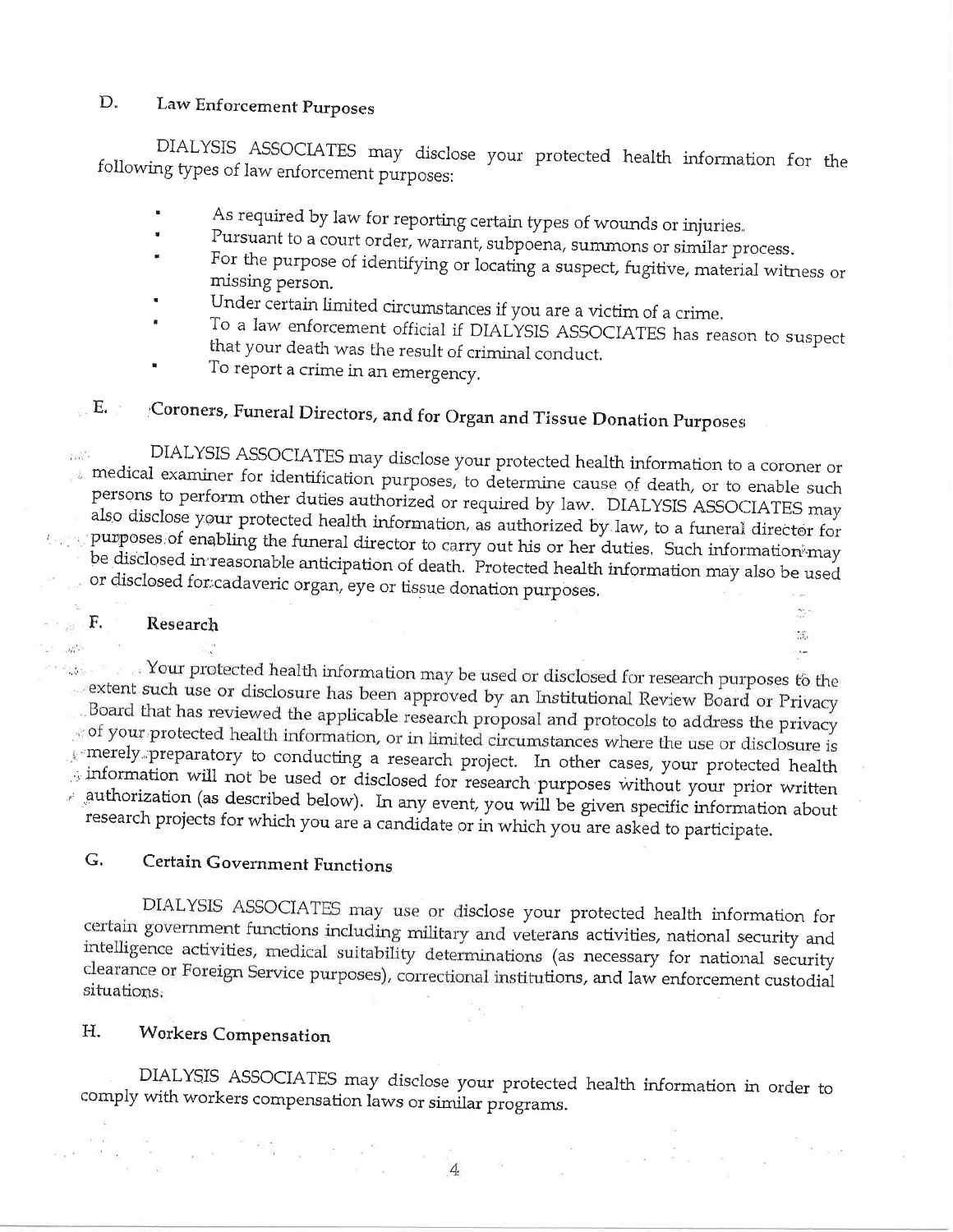### III. OTHER USES AND DISCLOSURES

In addition to the uses and disclosures described above, DIALYSIS ASSOCIATES may use and disclose your protected health information for the following purposes:

- 
- To remind you of an appointment.<br>To inform you of potential treatment alternatives or options.
- To inform you of health-related benefits or services that may be of interest to you.

Additionally, we may make certain disclosures of protected health information incidental to the above purposes, so long as we make reasonabie efforts to lirnit such uses and disclosures to the minimum information necessary to accomplish the intended purpose, and reasonably safeguard protected health information to limit such incidental uses and disclosures. Some examples of<br>incidental uses and disclosures include: incidental uses and disclosures include:

- a Calling your name in a waiting room when it is time for your exam.
- Discussing your treatment or condition with you in a semi-private hospital room.
- a Personnel may discuss your treatment or condition at a nursing station or similar area of the office or hospital to the extent necessary.

### IV. USES AND DISCLOSURES WITHOUT;AUTHORIZATION BUT WITFI OPPORTUNTTY TO OBJECT

You have a right to object to.certain disclosures of your protected health information which DIALYSIS ASSOCIATES may otherwise make without your authorization. These disclosures include:

- Discussing your condition or treatment with a family member or other person as directly relevant to that person's involvement in your care or payment for your care.
- Attempts to locate or notify family members or others involved in your care concerning your location, condition or death.

# V. USES AND DISCLOSURES WITH YOUR WRITTEN AUTHORIZATION

Except for the types of disclosures described above, DIALYSIS ASSOCIATES will not disclose your protected health information without your prior written authorization. If you provide a written authorization for such disclosures, you may revoke the authorization in writing at any time. However, the revocation will not be effective for disclosures already made by DiALYSIS ASSOCIATES in reiiance upon the authorization.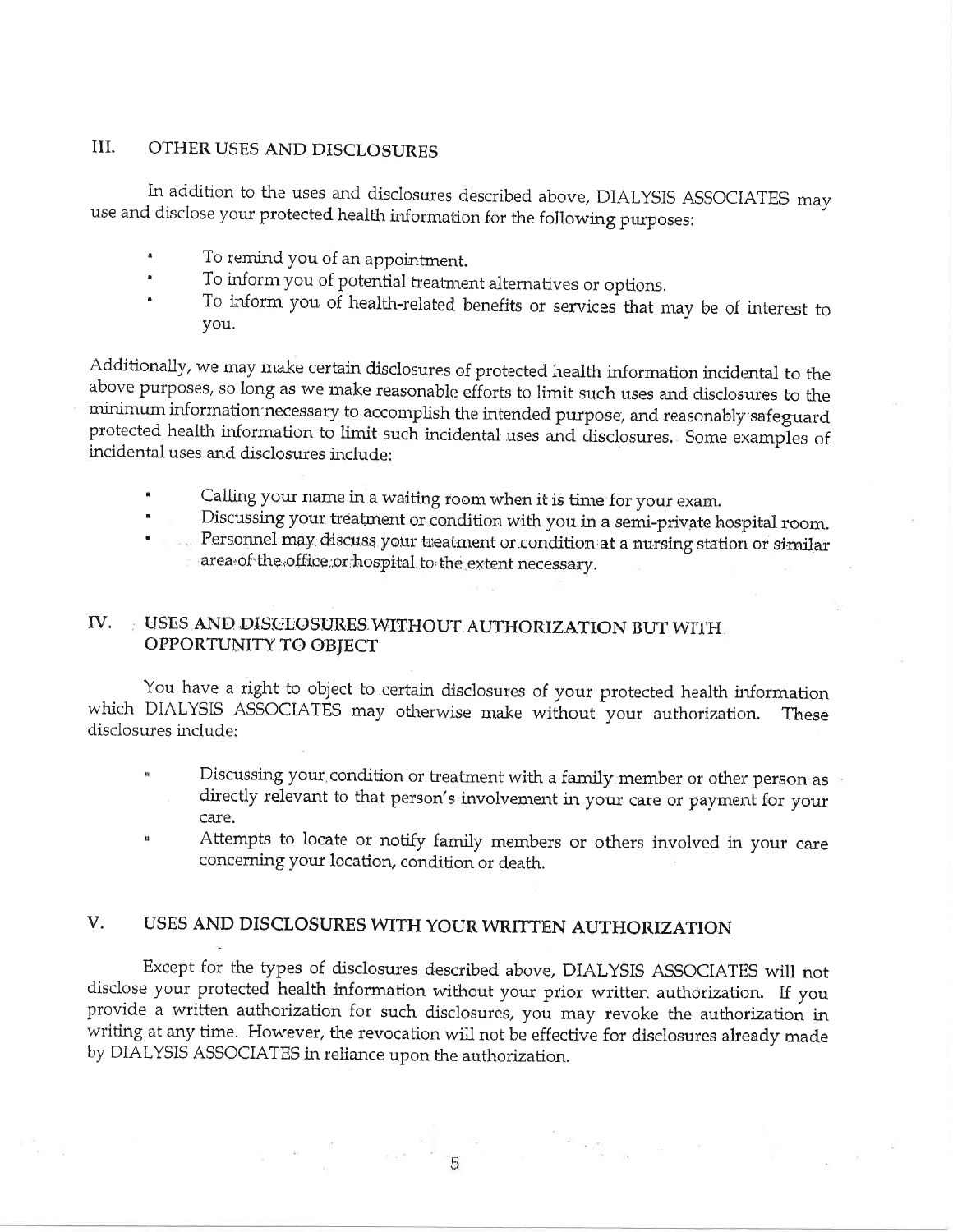#### VI. YOUR INDIVIDUAL RIGHTS

In addition to any rights described above, you have the following rights regarding your protected health information:

#### Right to Inspect and Copy Your Protected Health Information A.

You may inspect and obtain a copy of your protected health information contained in DIALYSIS ASSOCIATES's medical or billing records or other records that DIALYSIS ASSOCIATES uses in making decisions about your treatment. However, federal law does not permit your inspection or copying of the following types of records:

- Psychotheraphy notes.
- Information compiled in reasonable anticipation of, or for use in, a civil, criminal or administrative action or proceeding.  $\mathcal{W}^{\star}$ 
	- Protected health information that DIALYSIS ASSOCIATES is otherwise prohibited from disclosing to you by law.

Any request to inspect or copy your protected health information must be made in writing and submitted to the DIALYSIS ASSOCIATES Privacy Officer whose contact information appears below. DIALYSIS ASSOCIATES must respond to your request for access to protected health information within thirty (30) days of receiving the request. DIALYSIS ASSOCIATES may deny your request to inspect or copy all or part of your protected health information if, an DIALYSIS ASSOCIATES physician has determined, in his/her professional judgment, that such access is reasonably likely to endanger the life or physical safety of you or another person. Any such denial must be provided to you in writing and describe your rights to request a review of the denial. If DIALYSIS ASSOCIATES provides you with copies of your protected health information, we reserve the right to charge a reasonable, cost-based fee for such copies and the cost of any postage incurred if such information is mailed to you. DIALYSIS ASSOCIATES may also charge you a reasonable fee for the cost of preparing an explanation or summary of your protected health information if you agree in advance to such a summary or explanation and the fee associated with it.

 $-1.8$ 

Na s<sup>a</sup>

#### **B.** Right to Request Restrictions on Uses and Disclosures

You may request that DIALYSIS ASSOCIATES place restrictions on the use or disclosure of your protected health information for purposes of treatment, payment or healthcare operations. Any such request must be in writing and specifically state the desired restriction and to whom the restriction is requested to apply. DIALYSIS ASSOCIATES is not required to agree to any requested restriction. However, DIALYSIS ASSOCIATES will notify you in writing if your request is denied. If DIALYSIS ASSOCIATES does agree to such a restriction, we may not use or disclose your protected health information in violation of the restriction except as necessary to provide emergency treatment. Under certain circumstances, DIALYSIS ASSOCIATES may terminate its agreement to any such restriction.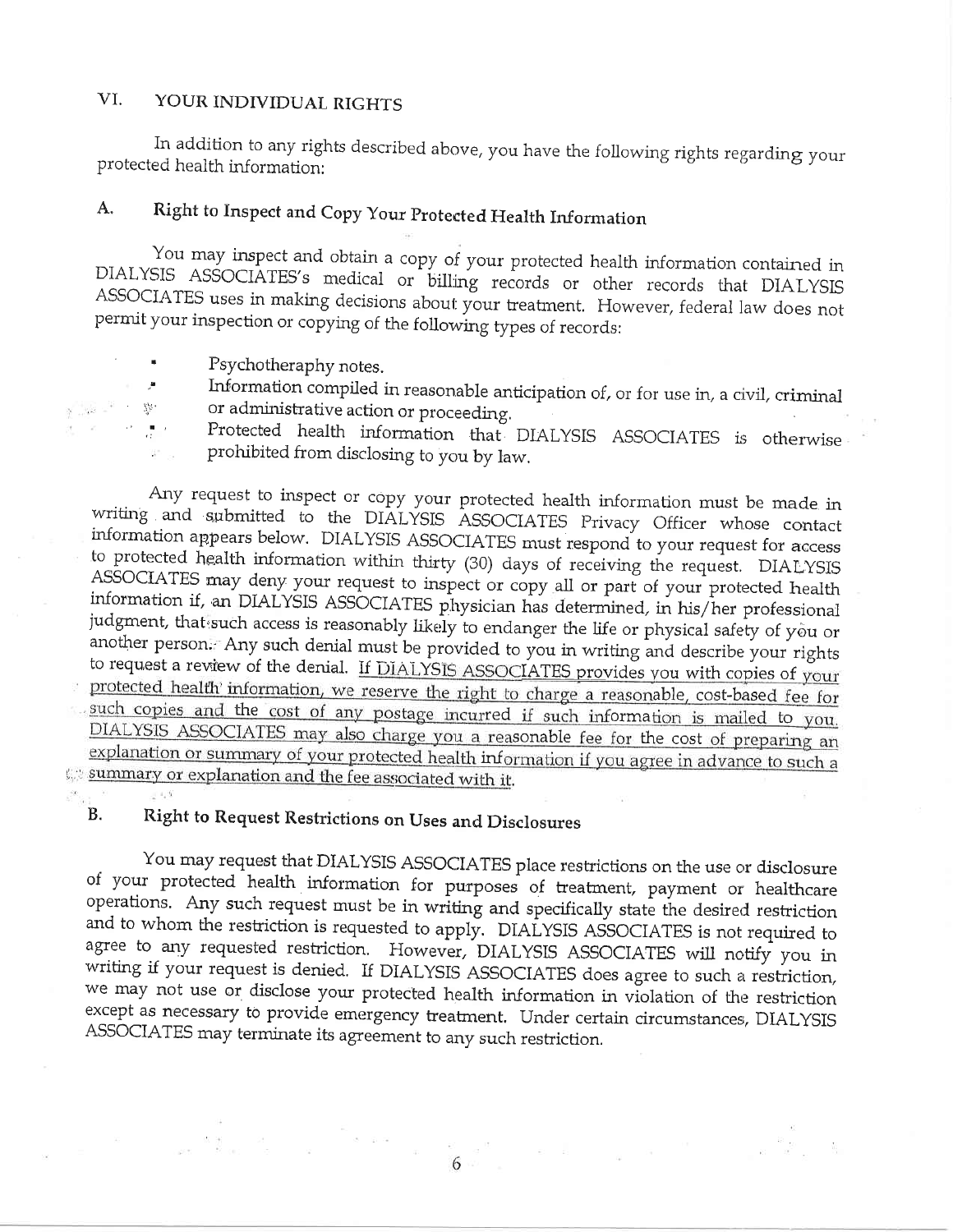# C. Right to Request Confidential Communications from DIALYSIS ASSOCIATES by Alternative Means or at Alternative Location

You may request that DIALYSIS ASSOCIATES communicate with you by alternative means or at alternative locations. Such requests must be made in writing to the DIALYSIS ASSOCIATES Privacy Officer. DIALYSIS ASSOCIATES will accommodate all such reasonable requests,

# D. Right to Request Amendment of your Protected Health Information

You may request that DIALYSIS ASSOCIATES amend your protected health<br>information as contained in DIALYSIS ASSOCIATES's records. All such requests must be made<br>in writing and submitted to the DIALYSIS ASSOCIATES Privacy Off ASSOCIATES will respond to such requests within sixty (60) days of receipt, unless we give you written notice of reasons why we are unable to process your request within this time period. In any case, DIALYSIS ASSOCIATES must respond to your request no later than ninety (90) days after receipt. DIALYSIS ASSOCIATES may deny your request in certain cases. Any denial will be provided in writing and will explain the reasons for the denial and a statement of your further rights.

### E. Right to Receive an Accounting

.<br>مما You may request that DIALYSIS ASSOCIATES provide you with a list of certain disclosures made by DIALYSIS ASSOCIATES of your protected health information. DIALYSIS ASSOCIATES is not required to provide an accounting of disclosures made for purposes of treatment, payment or healthcare operations. DIALYSIS ASSOCIATES is also not required to account for disclosures requested by you, disclosures you agreed to by signing a written authorization, disclosures for any facility directory, disclosures we are permitted to make to<br>family members or others involved in your care, or certain other disclosures we are permitted to make without your authorization (including incidental disclosures).

 $\overline{a}$ Any request for such an accounting must be made in writing and submitted to the DIALYSIS ASSOCIATES Privacy Officer. The request must specify the time period sought for the accounting. Please note that this time period cannot exceed six (6) years from the date of the request, and DIALYSIS ASSOCIATES is only required to account for disclosures made after the effective date of this Notice. DIALYSIS ASSOCIATES will provide you with the first accounting requested in any 12-month period without charge. Additional requests within that 12-month period may be subject to a reasonable, cost-based charge.

# F. Right to Obtain a Copy of this Norice

You may obtain a separate paper copy of this Notice, even if you have already received a copy or have agreed to accept this Notice electronically, by contacting the DIALYSIS ASSOCIATES Privacy Officer.